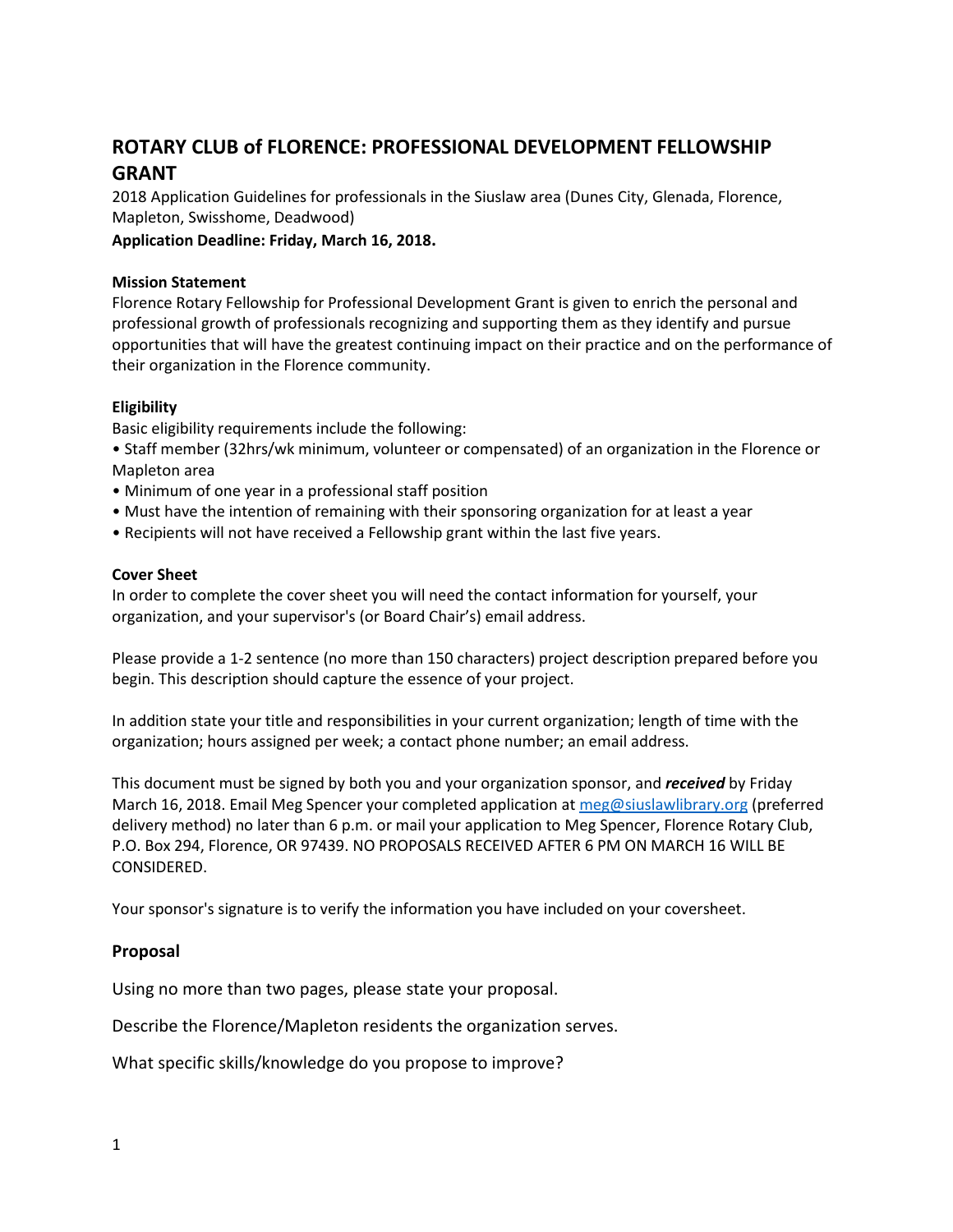How would a Fellowship Grant improve your skills and the service of your organization for these persons?

What specific programs or experiences have you identified to help you achieve your goal? When do you plan to use these resources?

# **Budget**

How much will your proposal cost? (The grant is for a maximum of \$2,000. It may be used with other sources to achieve Fellowship Grant objectives.) Estimate the amounts of the grant to be used for:

**Transportation** Lodging Food (\$75/day) Registration fees Materials and supplies Equipment if needed **Other** 

# **Application Review and Notification**

Florence Rotary Fellowship will convene a Selection Committee appropriate for applications received. A blind review of the application is conducted by the Selection Committee (proposals are separated from the applicant cover sheet). Merit of the application, as determined by the Selection Committee, will be the sole criterion. The Selection Committee scoring is confidential and feedback will not be provided.

# **All applicants will be notified, by mail or email, of the results of the selection committee by March 31, 2018**

Following a mandatory orientation, checks will be issued to fellows for invoiced expenses up to 90 percent of the grant value. A check for the remaining 10 percent is issued after the recipient has submitted post‐fellowship reports to Florence Rotary Fellowship program.

# **Submit your application to Meg Spencer, Florence Rotary Club, P.O. Box 294, Florence, OR 97439 or by email to meg@siuslawlibrary.org. Applications must be** *received* **by Friday, March 16, 2018.**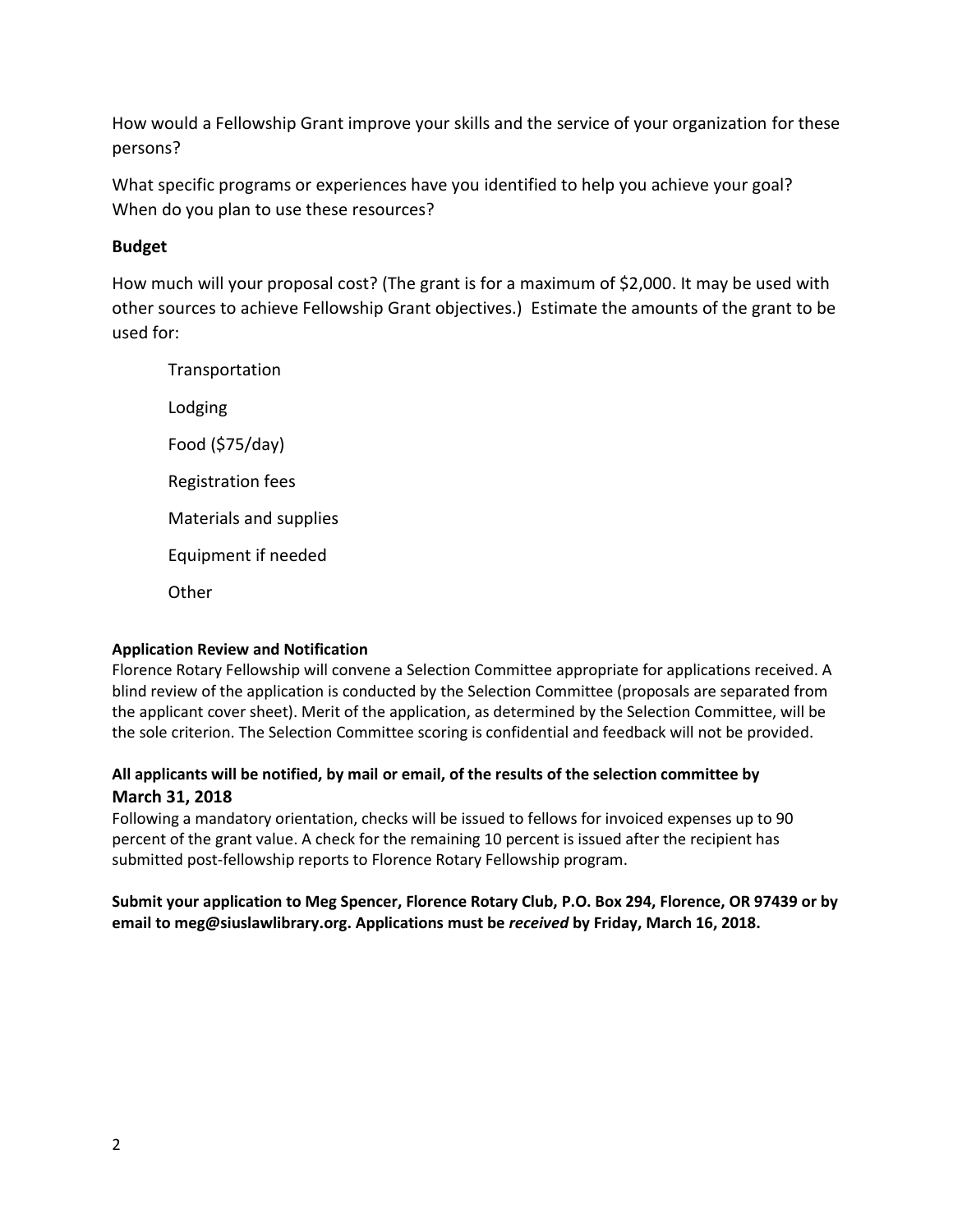# **Post Fellowship Reporting Guidelines**

Rotary Fellowship report is due the date in 2018 agreed to by the Fellowship Committee and applicant.

Florence Rotary Professional Development Fellows are required to provide the following post fellowship reports:

- 1. Expenses
- 2. 2‐Page Fellowship Summary
- 3. Brief live presentation to the Rotary Club of Florence at a weekly club meeting

Complete these reports to receive the remaining 10% grant balance.

#### **Expense Report Guidelines**

The grant is for \$2,000. Florence Rotary will advance \$1,800 for expenses on signing of this agreement; the remaining \$200 upon submission of the final report, for the total \$2,000.

Please prepare your expense report according to the guidelines below.

**1.** All funds must be expended and all expenses must be reported. Expenses must be presented in chronological order.

**2.** Receipts for items or services purchased are required and must be reported. Obtaining receipts in foreign countries or for merchants such as cab drivers and street vendors can be difficult and we recommend you design a receipt for these instances. Include the vendor's name, date of purchase, item purchased and cost.

**3.** Florence Rotary will accept copies of your original receipts. Multiple receipts can be copied onto one page. If original receipts are used, tape your receipts to an  $8 \frac{\cancel{2}}{x}$  x 11 piece of paper. Each receipt must be labeled with the number that corresponds to the receipt's row number on the expense report.

**4.** All expense reports must be completed in US dollars. The conversion rate must be included on your expense report in the field provided. Each receipt must also be converted. As exchange rates fluctuate, choose an average rate to use for your reports.

**5.** Rotary will accept the expense of gasoline for car rentals. Mileage on personal vehicles will be reimbursed at the currently approved IRS rate (which reflects gasoline, depreciation, etc.)

**6.** Expense reports should reflect ONLY the expenditures of the grant recipient and not his/her travel companions.

**7.** Retain a copy of your expense report / receipts for your personal records. Florence Rotary Club will not return any post fellowship reports.

**8.** After the receipt and approval of your final expenses and reports a check for the \$200 balance will be mailed to your home address. If this address has changed, please alert us immediately.